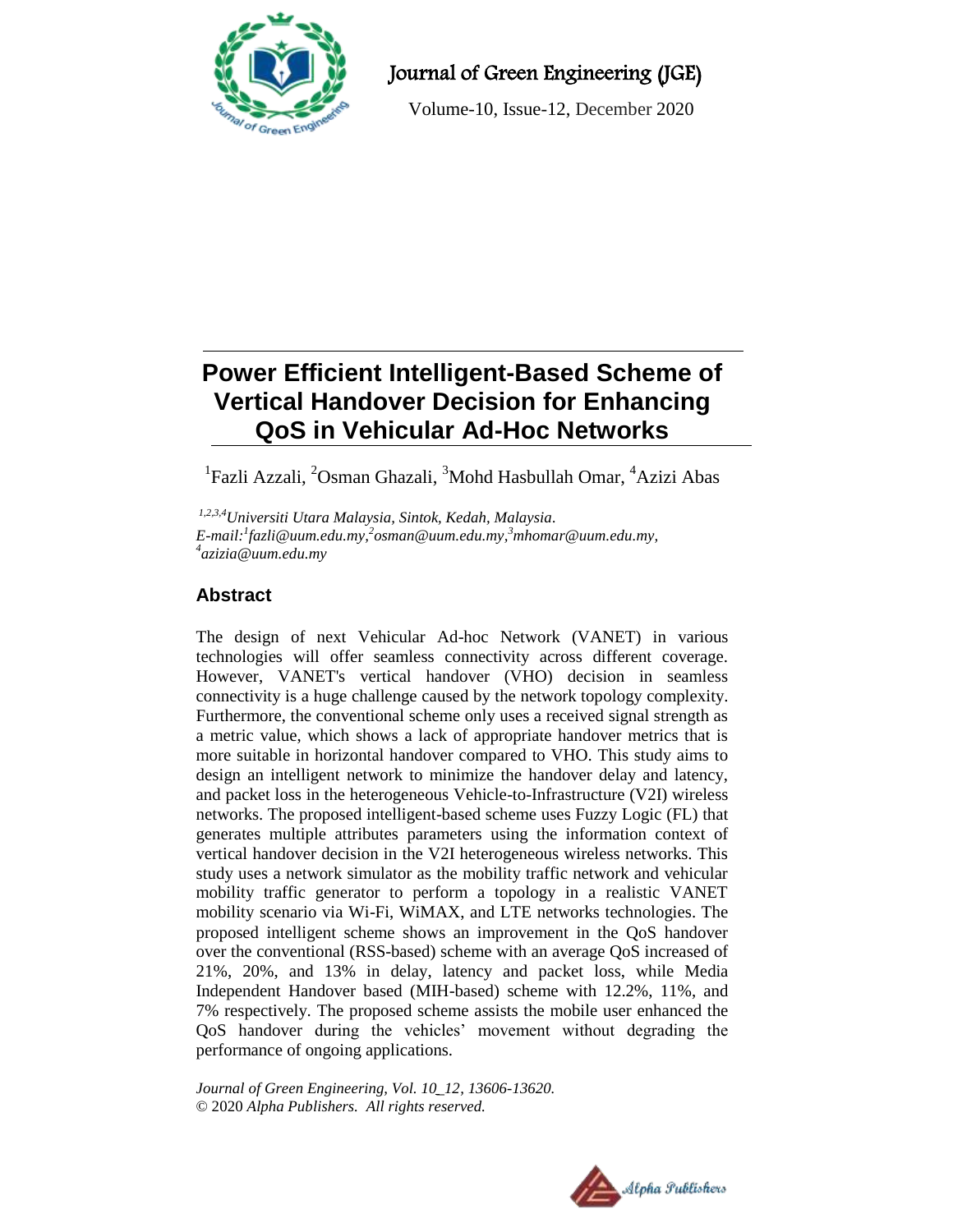**Keywords:** Vehicle-to-Infrastructure, Fuzzy logic, Received signal strength, Vertical handover decision, Media independent handover.

### **1 Introduction**

The next-generation of the wireless technology was deployed in many countries. This technology provides more freedom to users in accessing the Internet and network applications with seamless communication through different wireless network technologies. The main intention is to allow a better connection with such applications, anywhere at any time without disconnection. Such enhanced connectivity is also referred to as "Always Best Connected (ABC)" network. On this context, this research proposes a strategy of VHO decision in heterogeneous VANET, which focuses on vehicle-to-infrastructure (V2I) communication technology.

Vertical handover (VHO) wireless networks will be leading in the future generation communication technology with the combination of different access wireless networks. Consequently, the presence of multiple networks in the VHO wireless network overlaps with each other in coverage areas which occurred the drop calling and unnecessary handover [1]. However, the RSS metric is not only a value of consideration in VHO decision making [2]. Therefore, implementing several metrics in VHO should be measured to attain the ideal decision which are the power requirements, bandwidth, user preference, monetary cost and service. Figure 1 illustrations the scenario of the complex issue that happens through various of radio access systems by using RSS-based algorithm through the aforementioned factors such as increased latency, delay, and packet loss ongoing application.



**Figure 1** Vertical handover in Vehicular Ad-hoc Network

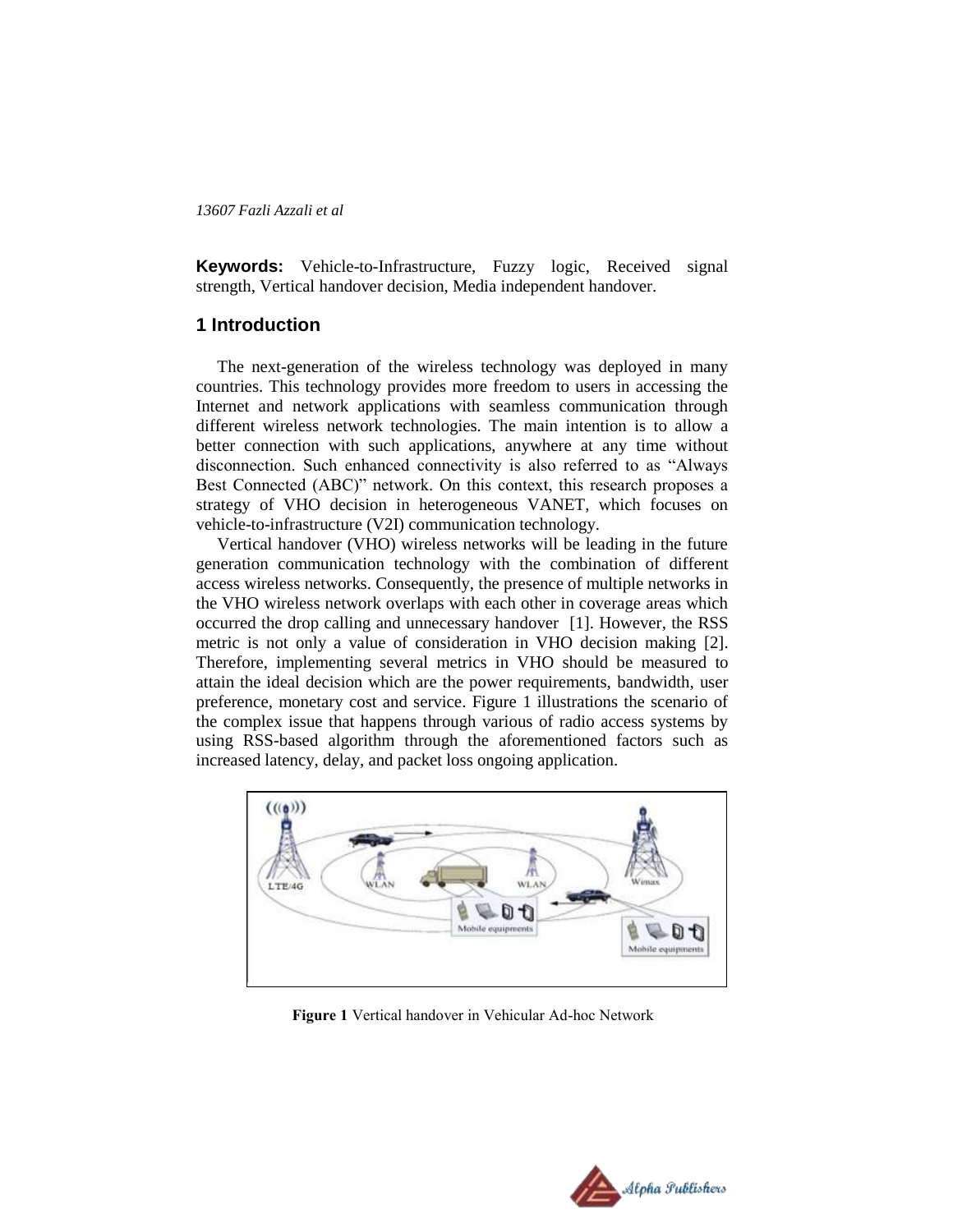Multi-path fading, increased signal-to - noise ratio, and natural interference are another problem of interference in the various quality levels of the wireless network. [3].

## **2 Vehicular Ad-Hoc Network**

Vehicular Ad-hoc Networks (VANETs) is subgroup of MANET, which represents networks-vehicles collaboration in a particular communication environment. VANETs can be classified into Vehicle-to-Vehicle (V2V) and Vehicle-to-Infrastructure (V2I). The V2V allows direct communication among available cars, while V2I is communication between vehicles and infrastructure (also known as a roadside unit- RSU). VANETs are also described as autonomous and self-configured ad-hoc networks. VANETs are the reliable establishment of vehicle networks used for communication purposes in highway or urban environments.

However, network switching and seamlessness are two important features of the VHO management in VANET need more studied. In preparation for a high technology improvement compared to horizontal handover, vertical handover is a key for the potential wireless network. This is due to the interrelated grouping of several technology networks that delivered mobile users broadband connectivity [4][5][6]. The VHO process can be divided into three phases: collection information, decision, and execution of handover [7, 8]. The first phase is known as the collection of information handover data, where the mobile terminal recognizes all the details of the data necessary to evaluate in the handover [9] [10]. The second phase is the handover decision, that most appropriate network access due to mobile terminal direction is noticed and predicted. This phase is also concerned with the communication of execution phase commands and is known as method selection.

There are different studies in the literature that describe the classification of VHO decision methods as stated in [11][12][13]. The final phase is the process of handover execution, where the mobile terminal has moved from its current network to the new network coverage. In addition, if the vertical handover decision is smart enough to select the appropriate different access networks by analyzing multiple criteria because of the complexities of the existing network design and technical development, smooth connected devices can be achieved [14][15][16][17]. VHO decision schemes can be classified into five groups based on current work[45-48]. The structures and methodologies used to process the decision on the handover are shown as Figure 2.

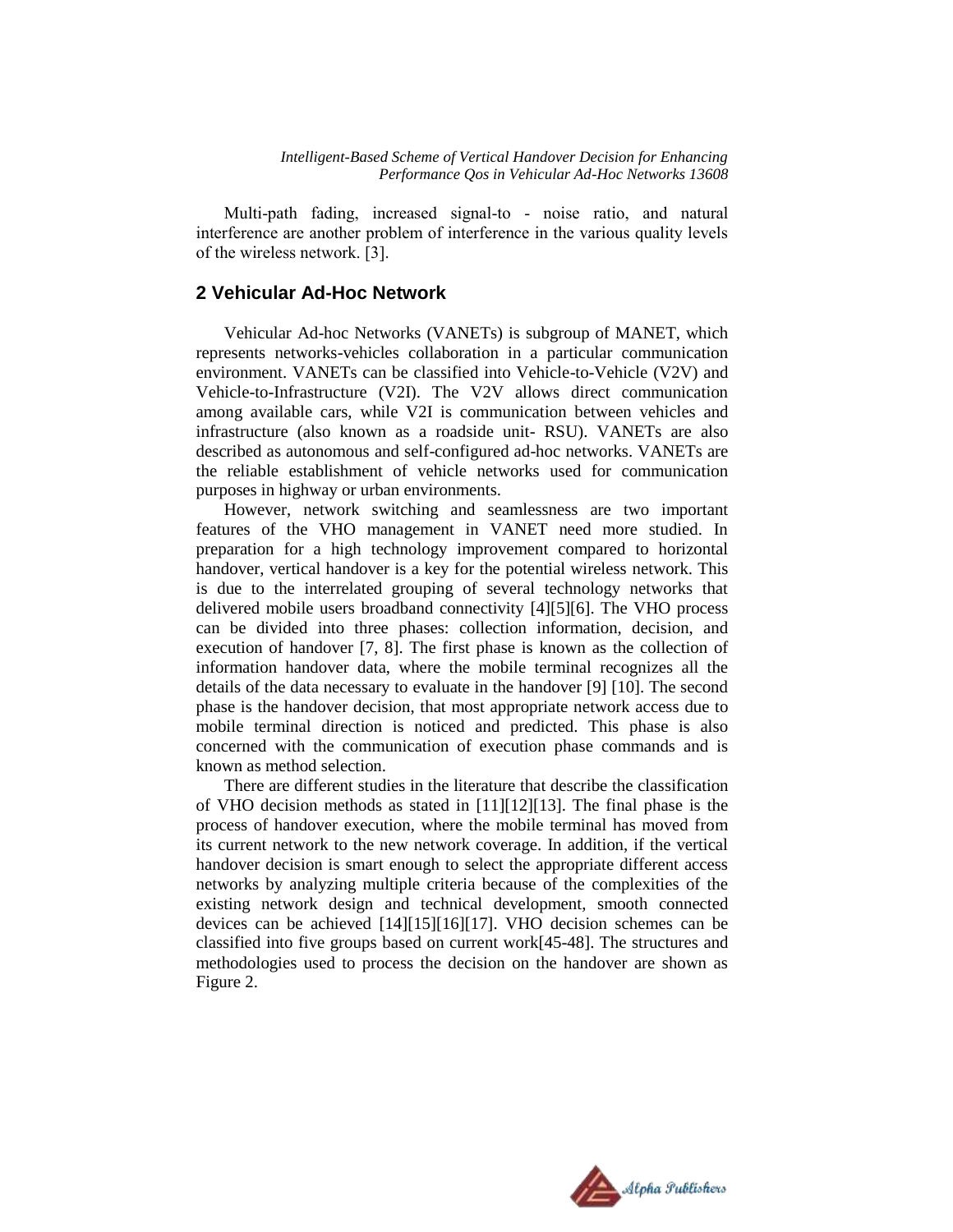

**Figure 2** Categorization of VHO Decision Schemes [18]

Table 1 shown the comparative exisiting studied of VHO decision schemes as follows.

| Category of<br>VHD Scheme                                                                                                                                                                           | <b>Description</b>                                                                                                                                                                                                                                                                           | <b>Advantages</b>                                                                                                                                 | <b>Drawbacks</b>                                                                                                                      | Author                                                                      |  |
|-----------------------------------------------------------------------------------------------------------------------------------------------------------------------------------------------------|----------------------------------------------------------------------------------------------------------------------------------------------------------------------------------------------------------------------------------------------------------------------------------------------|---------------------------------------------------------------------------------------------------------------------------------------------------|---------------------------------------------------------------------------------------------------------------------------------------|-----------------------------------------------------------------------------|--|
| The decision of handover only<br>based on RSS value and another<br>RSS-based<br>metric assist for handover<br>Scheme<br>procedures but not directly<br>involved in the handover decision<br>making. |                                                                                                                                                                                                                                                                                              | Reduced handover delay.<br>reduced handover failure.<br>reduced Ping-Pong effect.                                                                 | Increased packet loss.<br>increased signaling,<br>higher handover delay in<br>real time application.<br>increased handover<br>latency | $[12]$ , $[20]$ , $[21]$ ,<br>$[22]$ , $[23]$ , $[24]$ ,<br>$[25]$ , $[26]$ |  |
| QoS based Scheme                                                                                                                                                                                    | To maximize the QoS using the<br>metrics of available bandwidth.<br>High throughput.<br>decreased handover<br>user preferences and Signal-to-<br>Interference and Noise Ratio<br>latency, less packet loss,<br>(SINR) for making an optimal<br>reduced handover delay.<br>handover decision. |                                                                                                                                                   | High Ping-Pong effect.<br>not applicable for high<br>speeds, higher resource<br>consumption, inefficient<br>bandwidth calculation.    | $[27]$ , $[28]$ , $[29]$ ,<br>[30],[31]                                     |  |
| Decision Function<br>based Scheme                                                                                                                                                                   | This handover decision making in<br>order to select the best available.<br>networks becomes multi-criteria<br>decision making (MCDM). The<br>MCDM has included the cost.<br>utility, score, and policy-based<br>functions.                                                                   | Cost effective, low<br>handover blocking rate,<br>reduced Ping-Pong effect,<br>rank network selection.                                            | Increased handover<br>latency, unsuitable real-<br>time application, high<br>communication delay.                                     | [32], [33], [13],<br>$[34]$ , $[16]$ , $[35]$ ,<br>$[11]$ , $[36]$          |  |
| Intelligent based<br>Scheme                                                                                                                                                                         | This scheme is used to overcome<br>the issues of handover<br>performance that irreversible in<br>real-time data delivery in terms of<br>handover latency, throughput, and<br>unnecessary handovers.                                                                                          | Reduced handover delay,<br>reduced latency, lower<br>packet loss, successful<br>handover, intelligent<br>network selection, users<br>satisfaction | High complexity, higher<br>decision processing<br>delays, high signaling<br>overhead                                                  | [17], [18], [37],<br>[38], [39], [40]                                       |  |
| Context-based<br>Scheme                                                                                                                                                                             | The context is defined within any<br>information that is relevant to the<br>situation of an entity (person, place<br>or object.). In other words, it is the<br>distribution of correct and accurate<br>information to the end users for<br>making a decision.                                |                                                                                                                                                   | Higher resource<br>consumption, increased<br>communication overhead.<br>high signaling cost,<br>security provision.                   | $[41]$ , $[42]$ , $[43]$ ,<br>$[44]$ , [45]                                 |  |

#### **Table 1** Comparative of VHO decision schemes

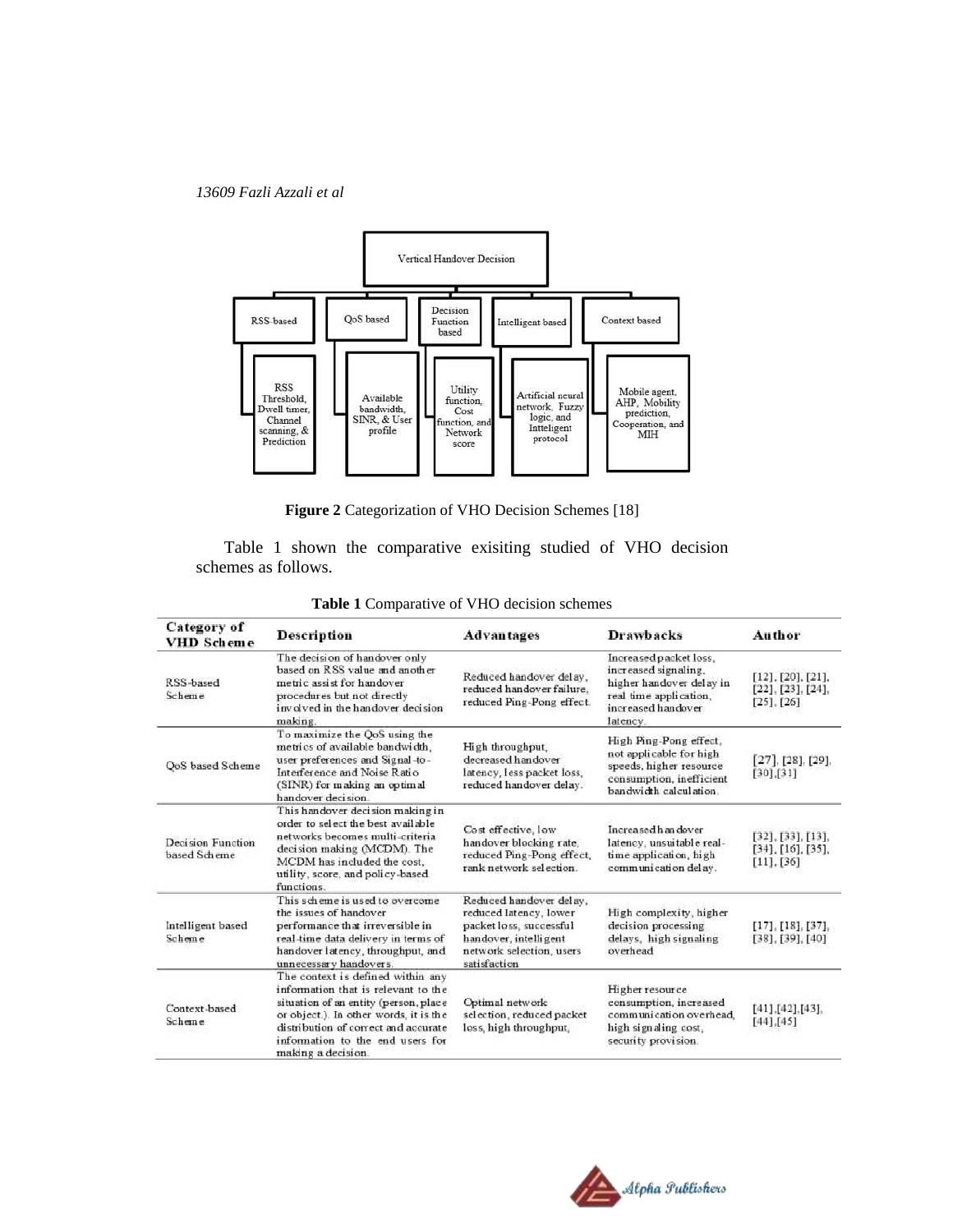## **3 Experiment**

The implemented Fuzzy Logic (FL) algorithm into Media independent handover (MIH) mechanism are divided into two subsections in this section. The simulation is conducted using VanetMobiSim and the National Institute of Standards and Technology (NIST) add-on module (NS2.29), which contains the IEEE 802.21 (MIH) library and is integrated with many packages. The experiments are described in detail as follows;

#### *3.1 Fuzzy Logic Algorithm and Media Independent Handover (MIH)*

The simulation scenario study of the proposed Fuzzy Logic in VHO and the IEEE 802.21 MIH mechanism is discussed in this subsection. The MIH protocol in the IEEE 802.21 standard deploys the sharing and exchange of data between peers to trigger handover. However, through the different media technologies, it also enables common information payload such as 802.3, 802.11, 802.16, and Cellular/UMTS/LTE [19][20]. Mostly, there are four link status services in the prediction algorithm definition of MIH: link up (LU), link coming up (LCU), link going down (LGD), and link down (LD) that signify the standard label used into MIH events. In this research, the crisp inputs received from Information service MIH were generated in fuzzy inference system. Afterward, the output of result is used by the MIH event service manager to obtain the link status as shown in Figure 3.



**Figure 3** Fuzzy Logic model with MIH process

Based on Figure 3 shown the fuzzy inference system (FIS) started receive values of the crisp inputs from the MIH and examined via requirement of rules. The outcome is referred to the assessment regulation for defuzzied and event execution as crisp outputs. In addition, the fuzzifier with the rule

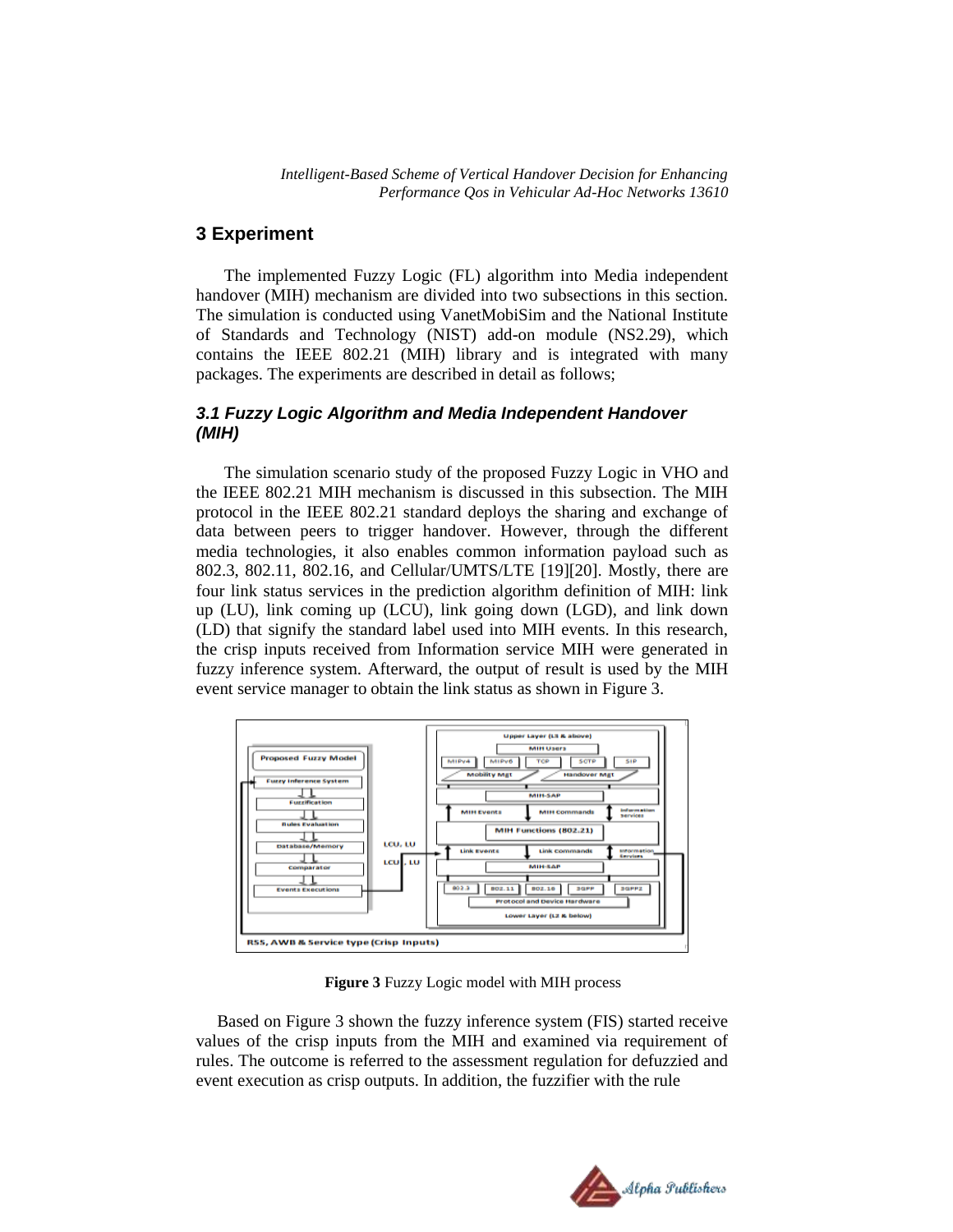calculation was improved to outfit the interest of the user, while the following sections will elaborate further descriptions of the fuzzy method. The fuzzification method contains a number of steps to transform the value into a member function (MF) classification for the linguistic provision of all parameters of fuzzy sets and delineated MFs as depicted in Table 2, Table 3, and Table 4. On the other hand, some MFs are being used in the operations for estimating the relation status of the MIH mechanism.

#### **Table 2** Values of the Mfs

| Membership<br>Functions<br>(mfs) | Weak | Medium | Strong | Available | Taavailable |
|----------------------------------|------|--------|--------|-----------|-------------|
| Value                            |      |        |        |           |             |

**Table 3** Variables of the MFs

| Variable     | Weak           | Medium             |  | <b>Strong</b>          |  |
|--------------|----------------|--------------------|--|------------------------|--|
| $RSS(-dbm)$  | RSS<60         | $60 \leq$ RSS < 90 |  | $RSS \geq 90$          |  |
| ABW(Mbps)    | ABW < 0.2      | 0.2 < ABW < 0.37   |  | ABW > 0.37             |  |
| Service type | Unavailable(U) |                    |  | Available (A)          |  |
|              |                |                    |  | In our case assume all |  |
|              |                |                    |  | service is available   |  |

#### *3.2 Simulation and Parameters*

Figure 4 demonstrates the simulation handover scenario used by three vary of radio technologies, such as Wi-Fi, WiMAX, and LTE, in VANET traffic light scenario. This study was used the CanuMobisim Spatial Model data traffic produced by the University of Stuttgart Informatik which implemented in the VanetMobiSim simulation. It also generated with macroscopic and microscopic model characteristics of VANET such as road topology, road characteristics, and choosing the motion pattern. Afterwards, the outcome from VanetMobiSim was extracted in Xml file and then incorporated into the network simulator (NS2.29) to measure the QoS.

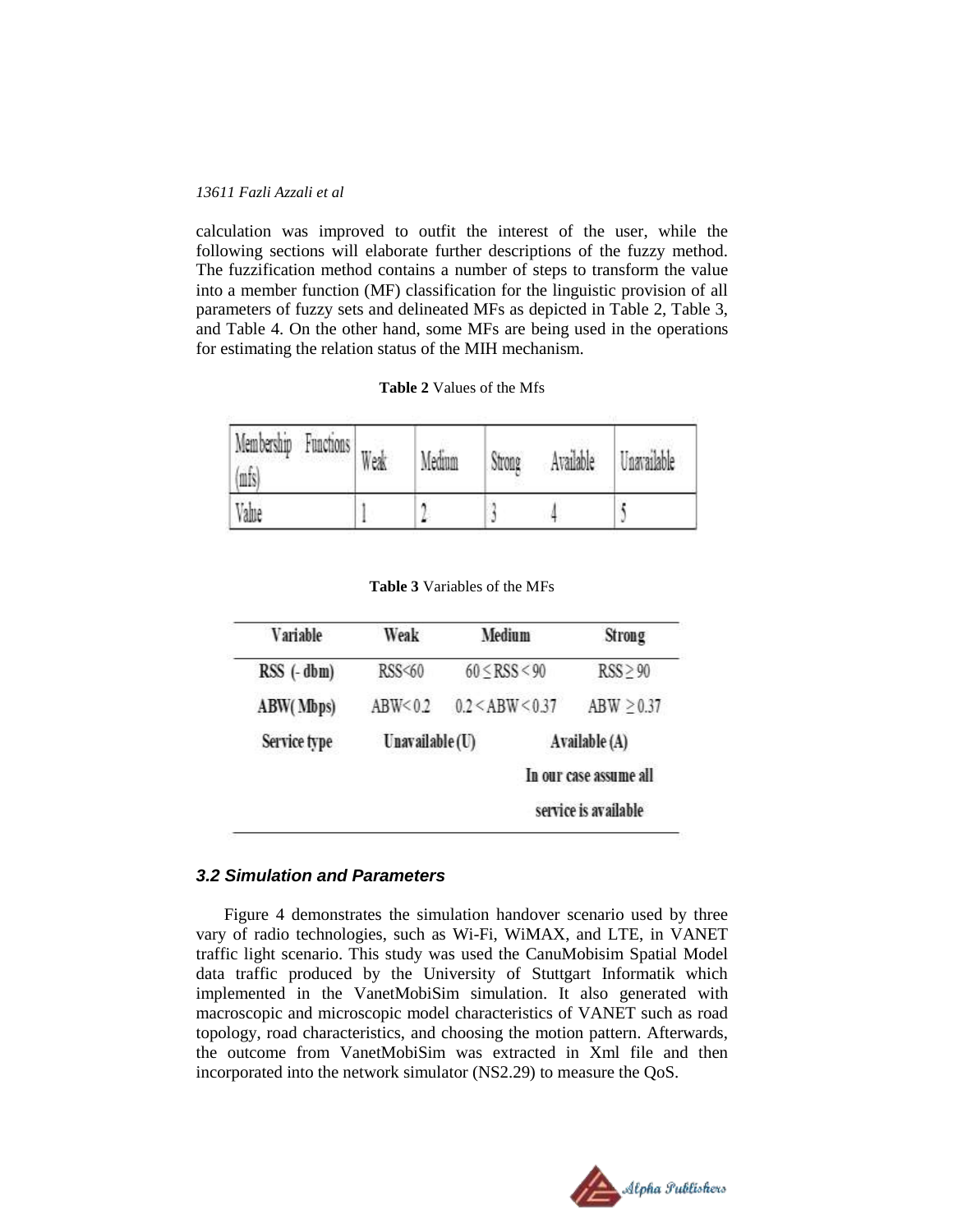|                 |            | IF         |                     | THEN                |
|-----------------|------------|------------|---------------------|---------------------|
| Rule            | <b>RSS</b> | ABW        | <b>Service Type</b> | <b>Output Event</b> |
| 1               | $1$ (Weak) | $1$ (Weak) | 5(U)                | LD                  |
| 1               | 1(Weak)    | 1(Weak)    | 4(A)                | LD                  |
| 3               | 1(Weak)    | 2(Medium)  | 5 <sub>U</sub>      | LD                  |
| 4               | $1$ (Weak) | 2(Medium)  | 4(A)                | LD:                 |
| 5               | $1$ (Weak) | 3(String)  | 5(U)                | LD                  |
|                 | 1(Weak)    | 3(Strong)  | 4(A)                | LD                  |
| $\frac{6}{7}$   | 2(Medium)  | 1(Weak)    | 5(U)                | LD.                 |
| $\overline{8}$  | 2(Medium)  | I(Weak)    | 4(A)                | LD                  |
| 9               | 2(Medium)  | 2(Medium)  | 5(U)                | LD                  |
| 10              | 2(Medium)  | 2(Medium)  | 4(A)                | LGD                 |
| 11              | 2(Medium)  | 3(Strong)  | 5(U)                | LD                  |
| 12              | 2(Medium)  | 3(String)  | 4(A)                | LCU                 |
| 13              | 3(Strong)  | $1$ (Weak) | 5(U)                | LD                  |
| 14              | 3(Strong)  | 1(Weak)    | 4(A)                | LD.                 |
| 15              | 3(Strong)  | 2(Medium)  | 5(U)                | LD                  |
| 16 <sub>1</sub> | 3(Strong)  | 2(Medium)  | 4(A)                | LCU                 |
| 17              | 3(Strong)  | 3(Strong)  | 5(U)                | LD                  |
| 18              | 3(Strong)  | 3(Strong)  | 4(A)                | LU                  |

**Table 4** Possible Rules with Output Event Execution



**Figure 4** Simulation Traffic light Scenario

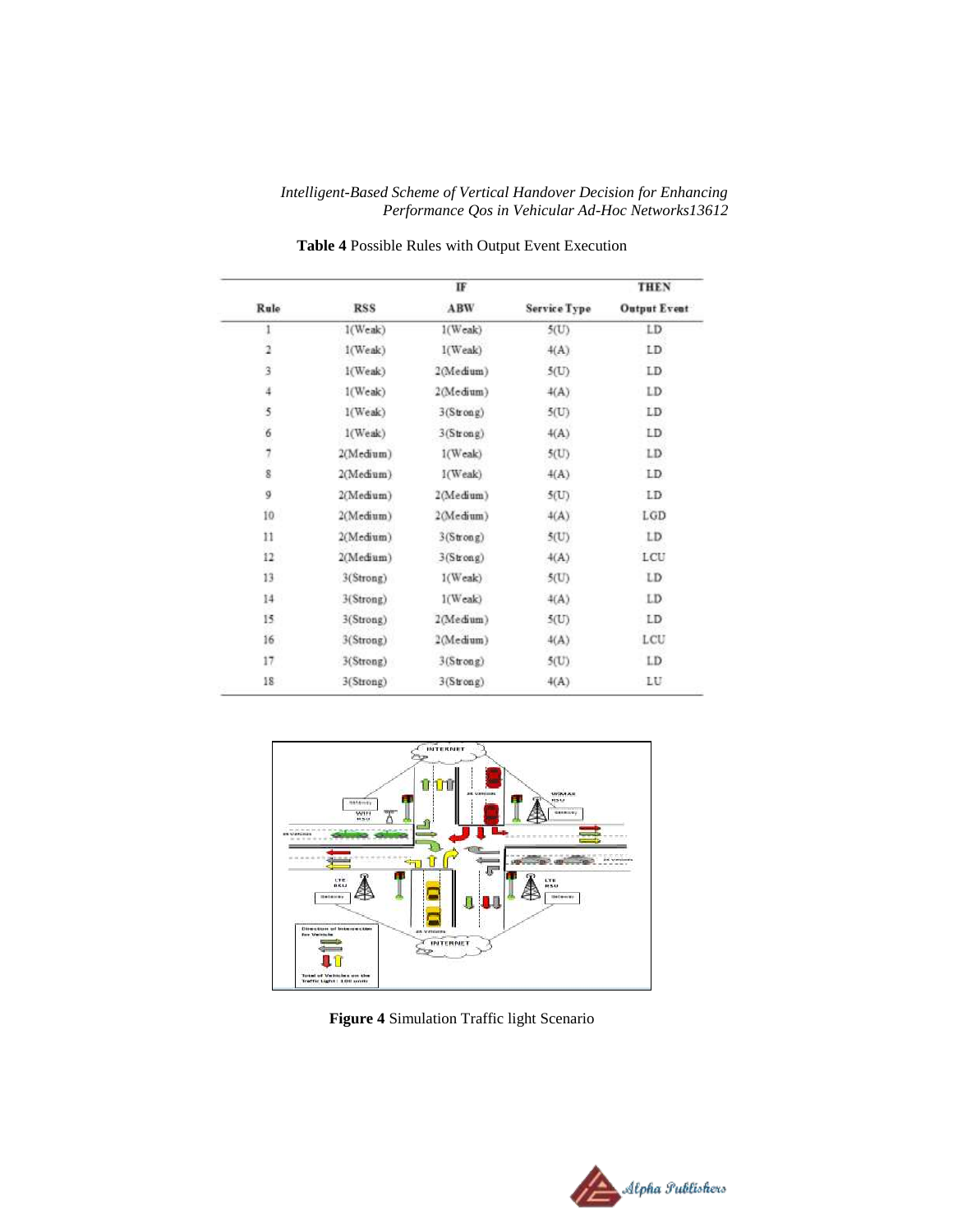| <b>SIMULATION PARAMETERS</b>             | <b>VALUES</b>  |
|------------------------------------------|----------------|
| Simulation range                         | 2000m x 2000m  |
| Simulation duration                      | 300 s          |
| Frequency bandwidth of 802.11            | 2.4 GHZ        |
| Transmission radiuses of 802.11          | 20 m           |
| Data rate of 802.11                      | 11 Mbps        |
| Propagation Model                        | TwoRayGround   |
| A ntenna                                 | Omni antenna   |
| Routing Protocol 802.11                  | DSDV           |
| Max packet in if queue length 802.11     | 50             |
| Frequency bandwidth of 802.16            | 3.5 GHZ        |
| Transmission radiuses of IEEE 802.16     | 500m           |
| 802.16 channel bandwidth                 | 10 MHz         |
| Propagation Model                        | TwoRayGround   |
| 802.16 modulation and coding             | OFDM 16QAM 3/4 |
| MAC/802.16 UCD (uplink channel) interval | 5s             |
| MAC/802.16 DCD (downlink channel)        | 5s             |
| interval                                 |                |
| UMTS/LTE uplink bandwidth                | 384 kbps       |
| UMTS/LTE downlink bandwidth              | 384 kbps       |
| Link data rate                           | 100 Mb/s       |
| UDP Max packet size (byte)               | 1,024          |
| UDP header size (bytes)                  | 8              |
| Mobility protocol                        | MIPv6          |
| Vehicle speed                            | 1~100 / kmph   |

#### **Table 5** Simulation Parameters

Table 5 indicates the set-up of simulation parameters in network simulator. The vehicles were assumed to move through the road topology in 300s with interactive platform in traffic classes for the simulation time. As in the actual traffic light situation, to imitate its function, the traffic light was lined up into 3 lanes. [46-48] The movement of the vehicle starts, crosses and leaves the traffic light connected to the adjacent access network coverage from the first lane of the road. Afterward, it is followed by the second lane on either side or proceeds to the third lane. The maximum interval time was set at 5 s.

## **4 Result and Discussion**

This section uses the proposed fuzzy logic algorithm to evaluate QoS in VANET. It is compared with RSS-based and MIH-based algorithms using various vehicle speeds, such as 20, 40, 60, 80, and 100 km/h, in terms of latency, end-to-end delay, and packet loss.

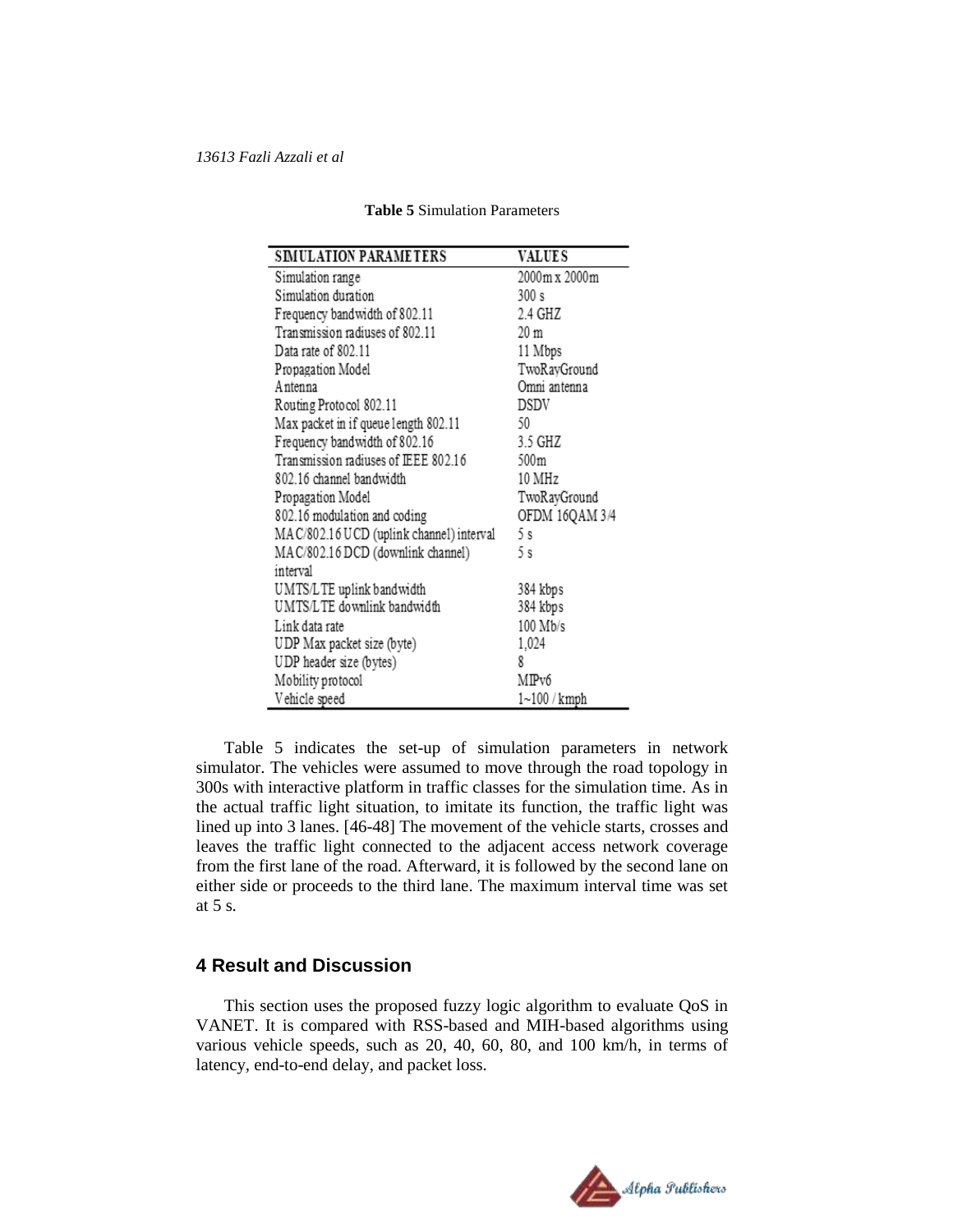#### *4.1 Handover Latency*

Figure 5 shows that Fuzzy Logic's average latency is much lower due to the RSS and MIH-based algorithms. The average latencies are 10.6, 11.90, and 13.2 milliseconds respectively for the FL, MIH-based, and RSS-Threshold algorithms. The handover latency was decreased by up to 20 percent as the velocity rose from 20 km/h to 100 km /h.



**Figure 5** Handover Latency and Velocity

#### *4.2 End-to-end Delay*

The Fuzzy Logic algorithm is much good than others algorithms on RSS-Threshold and MIH which have a lower end-to-end average delay rate of around 21 and 12 percent, respectively as depicted in Figure 6. The result of proposed Fuzzy Logic also decreases rapidly to 29 milliseconds while speed increases from 20 km/h to 100 km/h.



**Figure 6** End-to-end and Velocity

## *4.3 Packet Loss*

Generally, packet loss often lowers once handover latency reduces as illustrated in Figure 7. As a result, the average packet loss of Fuzzy Logic dropped by 13 and 7 percent, respectively when compared to the RSS-Threshold and MIH-based algorithms.

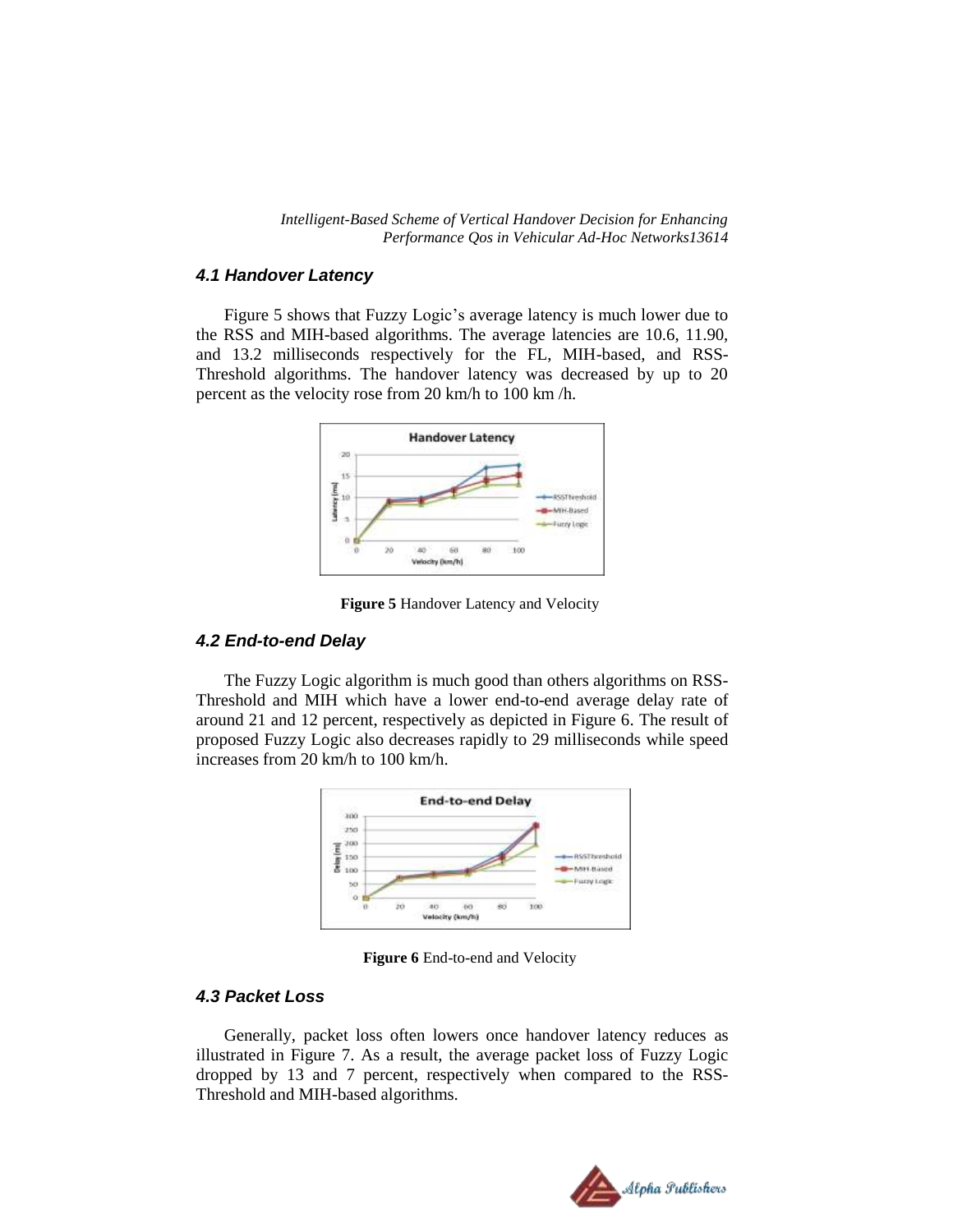

**Figure 7** Packet loss and Velocity

## **5 Conclusion**

Networking technology for VANET, network tracking and handover decision processes will perform key important role in achieving potential efficient mobility solutions for Internet connectivity. The outcome analysis is an improved QoS of the heterogeneous VANET mentioned in this study. The study of proposed algorithm improved QoS efficiency result in heterogeneous VANET compared to the RSS and MIH-based algorithms that reduced delay, latency, and packet loss from the experiment.

## **References**

- [1] Y. S. Hussein, B. M. Ali, P. Varahram, and A. Sali, "Enhanced Handover Mechanism in Long Term Evolution (LTE) Networks", Sci. Res. Essays, Vol. 6, no. 24, pp. 5138–5152, 2011.
- [2] A. Aziz, S. Rizvi, and N. M. Saad, "Fuzzy Logic based Vertical Handover Algorithm between LTE and WLAN," International Conference on Intelligent and Advanced Systems, 2010,
- [3] Narayanan, "An Intelligent Vertical Handover Decision Algorithm For Wireless Heterogeneous Networks, American Journal of Applied Sciences, Vol. 11, no.5, pp.732-739, 2014.
- [4] Payaswini P, Manjaiah D H, "Simulation and Performance analysis of Vertical Handoff between WiFi and WiMAX using Media Independent Handover Services", International Journal of Computer Applications, Vol. 87, no.4, pp.14–20 2014.
- [5] R. M. Abdullah, A. Z. Abualkishik, and A. A. Alwan, "Improved handover decision algorithm using multiple criteria," Procedia Computer Science, Vol. 141, pp.32-39, 2018.

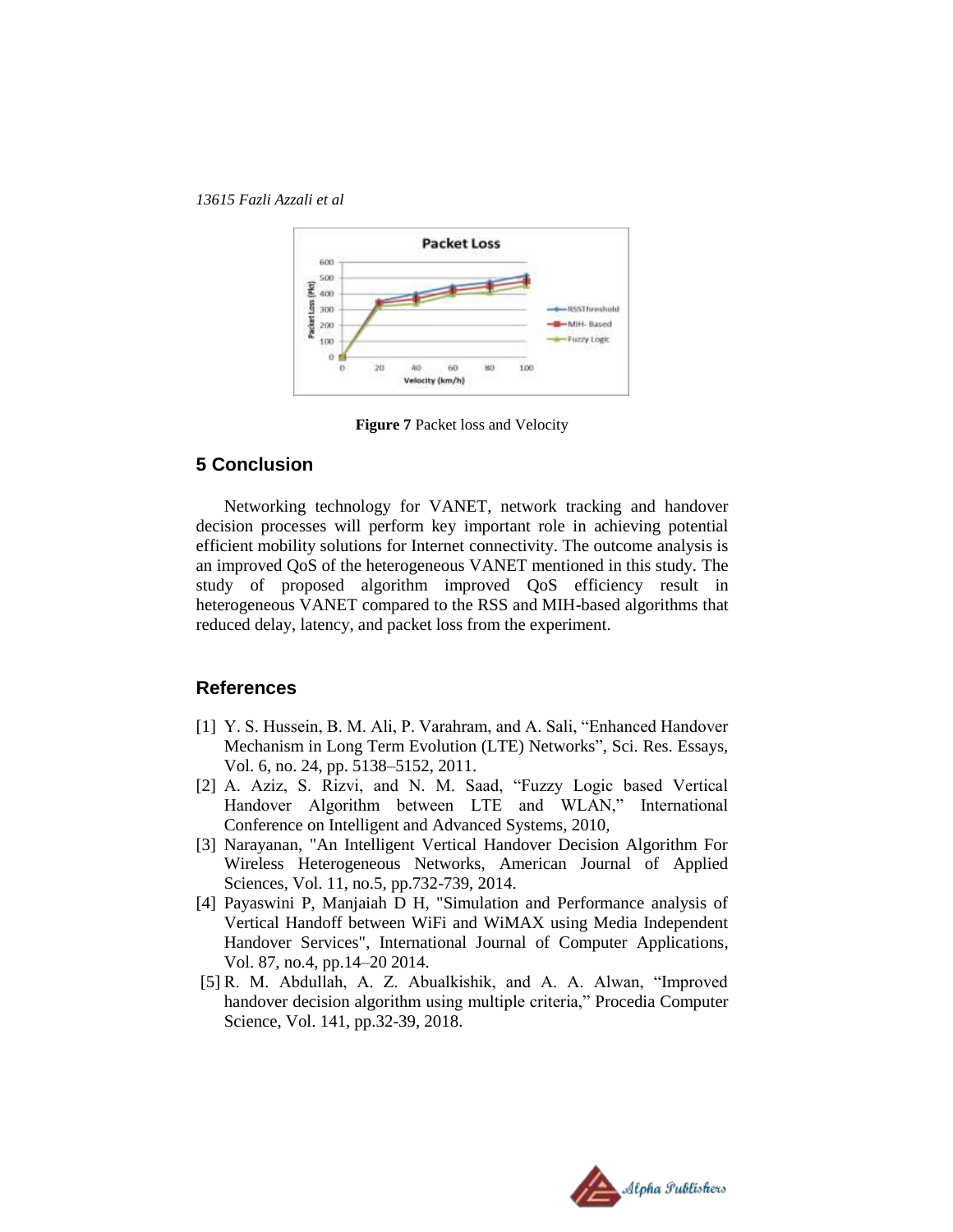- [6] E. Obayiuwana and O. E. Falowo, "Network selection in heterogeneous wireless networks using multi-criteria decision-making algorithms: a review," Wirel. Networks, Vol. 23, no. 8, pp. 2617–2649, 2017.
- [7] S. Mohanty and I. F. Akylidiz, "A cross-layer (layer  $2 + 3$ ) handoff management protocol for next generation wireless systems", IEEE Trans. Mob. Comput., Vol. 5, no. 10, pp. 1347–1360, 2006.
- [8] X. Yan, Y. A. Sekercioglu, and S. Narayanan, "A survey of vertical handover decision algorithms in fourth generation heterogeneous wireless networks", Asian J. Inf. Technol., Vol. 13, no. 4, pp. 247–251, 2010.
- [9] E. M. Malathy and V. Muthuswamy, "State of Art : Vertical Handover Decision Schemes in Next-Generation Wireless Network," J. Commun. Inf. Networks, Vol. 3, no. 1, pp. 43–52, 2018.
- [10]M. Navale and S. Bhavani, "Comparative Analysis of Vertical Handover Algorithms," Int. J. Appl. Eng. Res., Vol. 13, no. 6, pp. 4583–4587, 2018.
- [11]A. Kumar and H. Purohit, "A Comparative Study of Different Types of Handoff Strategies in Cellular Systems," Int. J. Adv. Res. Comput. Commun. Eng., Vol. 2, no. 11, pp. 4278–4287, 2013.
- [12]I. Bisio, C. Braccini, S. Delucchi, F. Lavagetto, and M. Marchese, "Dynamic multi-attribute Network Selection algorithm for Vertical Handover procedures over mobile ad hoc networks," IEEE International Conference on Communications (ICC),pp. 342–347, 2014.
- [13]Z. Hameed Mir and F. Filali, "LTE and IEEE 802.11p for vehicular networking: a performance evaluation," EURASIP Journal on Wireless Communications and Networking, Vol.1,no.89, pp. 1–15, 2014.
- [14]E. M. Malathy and V. Muthuswamy, "Knapsack TOPSIS technique for vertical handover in heterogeneous wireless network," PLoS One, Vol. 10, no. 8, pp. 1–16, 2015.
- [15]S. T. Miri and S. Tabatabaei, "Improved Routing Vehicular Ad-Hoc Networks (VANETs) Based on Mobility and Bandwidth Available Criteria Using Fuzzy Logic," Wireless Personal Communications, Vol.113, no.8, pp. 1–16, 2020.
- [16]G. Li, M. Ma, C. Liu, and Y. Shu, "Fuzzy Multiple Attribut Decision Routing in VANETs International Journal of Communication Systems, Vol. 30,no.4,2015.
- [17]T. Bouali and S.-M. Senouci, "A Fuzzy Logic-Based Communication Medium Selection for QoS Preservation in Vehicular Networks," Proc. 5th ACM Symp. Dev. Anal. Intell. Veh. Networks Appl. - DIVANet '15, pp. 101–108, 2015.
- [18]M. Drissi, M. Oumsis, and D. Aboutajdine, "A Fuzzy AHP Approach to Network Selection Improvement in Heterogeneous Wireless Networks", International Conference on Networked Systems, Vol.1, pp 169-182, 2016.

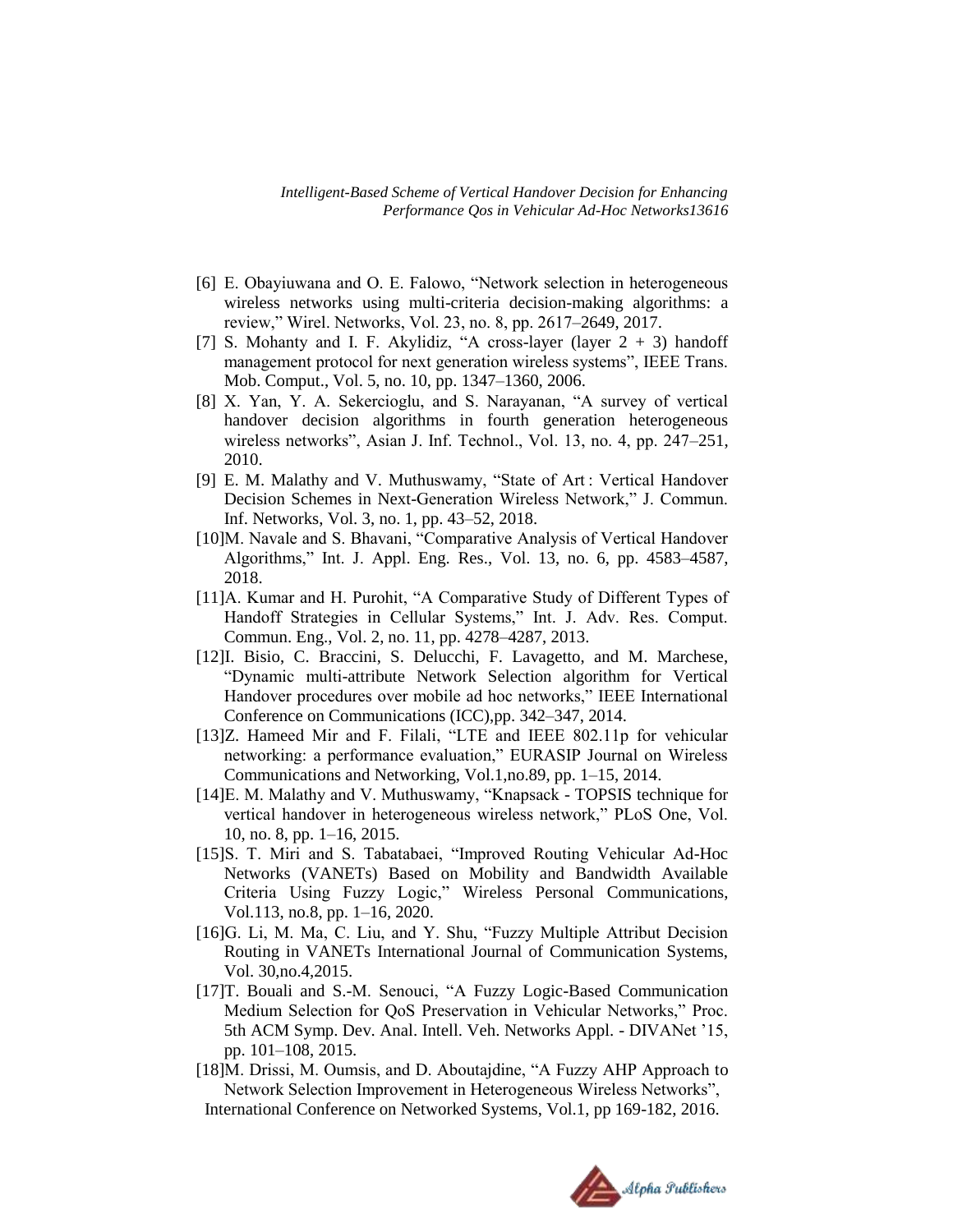- [19]I. Kustiawan and K. Chi, "Handoff Decision Using a Kalman Filter and Fuzzy Logic in Heterogeneous Wireless Networks," IEEE Commun. Lett., Vol. 19, no. 12, pp. 2258–2261, 2015.
- [20]A. Ahmed, L. M. Boulahia, and D. Gaïti, "Enabling vertical handover decisions in heterogeneous wireless networks: A state-of-the-art and a classification", IEEE Commun. Surv. Tutorials, Vol. 16, no. 2, pp. 776– 811, 2013.
- [21]S. Park, J. P. Jeong, and C. S. Hong, "QoS-guaranteed Mobile IPTV service in heterogeneous access networks," ELSEVIER-Computer Networks, Vol. 69, pp. 66–81, 2014.
- [22]D. Mu, X. Ge, and R. Chai, "Vertical handoff modeling and simulation in VANET scenarios", Int. Conf. Wirel. Commun. Signal Process., pp. 1–6, 2013.
- [23]C. W. Lee, M. C. Chen, and Y. S. Sun, "Protocol and architecture supports for network mobility with QoS-handover for high-velocity vehicles," Springer -Wireless Networks, Vol. 19, no. 5, pp. 811–830, 2013.
- [24]L. Sun, H. Tian, and P. Zhang, "Decision-making models for group vertical handover in vehicular communications," Springer-Telecommunication Syst., Vol. 50, no. 4, pp. 257–266, 2012.
- [25]M. B. Patil, "Vertical Handoff in Future Heterogenous 4G Network", Int. J. Comput. Sci. Netw. Secur., Vol. 11, no. 10, pp. 201–206, 2011.
- [26]S. K. Lee, K. Sriram, K. Kim, Y. H. Kim, and N. Golmie, "Vertical handoff decision algorithms for providing optimized performance in heterogeneous wireless networks", IEEE Trans. Veh. Technol., Vol. 58, no. 2, pp. 865–881, 2009.
- [27]T. F. M. Hendrixen, "UMTS and LTE / SAE handover solutions and their comparison," 2009. Available online : https://www.semanticscholar.org/paper/UMTS-and-LTE%2FSAEhandover-solutions-and-their-Hendrixen/172529969f2488d3a620234b7d267b553a483509
- [28]Y. K. Salih, O. H. See, R. W. Ibrahim, S. Yussof, and A. Iqbal, "A usercentric game selection model based on user preferences for the selection of the best heterogeneous wireless network", annals of telecommunications, Vol.70, pp. 239–248, 2014.
- [29]P. Vetrivelan, P. Narayanasamy, B. Anitha, G. Anusha, T. A. Arvindan, and S. Ganesh, "A Mixed Game Theory and Ranking Approaches for Vertical Decision in 4G Heterogeneous VANETs," Int. J. Soft Comput., Vol. 8, no. 4, pp. 283–289, 2013.
- [30]E. H. Ong and J. Y. Khan, "On optimal network selection in a dynamic multi-RAT environment," IEEE Commun. Lett., Vol. 14, no. 3, pp. 217– 219, 2010.
- [31]R. Libnik, A. Svigelj, and G. Kandus, "A novel SIP based procedure for congestion aware handover in heterogeneous networks," Computer Communications, Vol. 33, no. 18, pp. 2176–2184, 2010.
- [32]H. L. Wang and S. J. Kao, "A Vertical Handover Scheme from WMAN to WLAN by Taking into Account the Maximum Available Resource,"

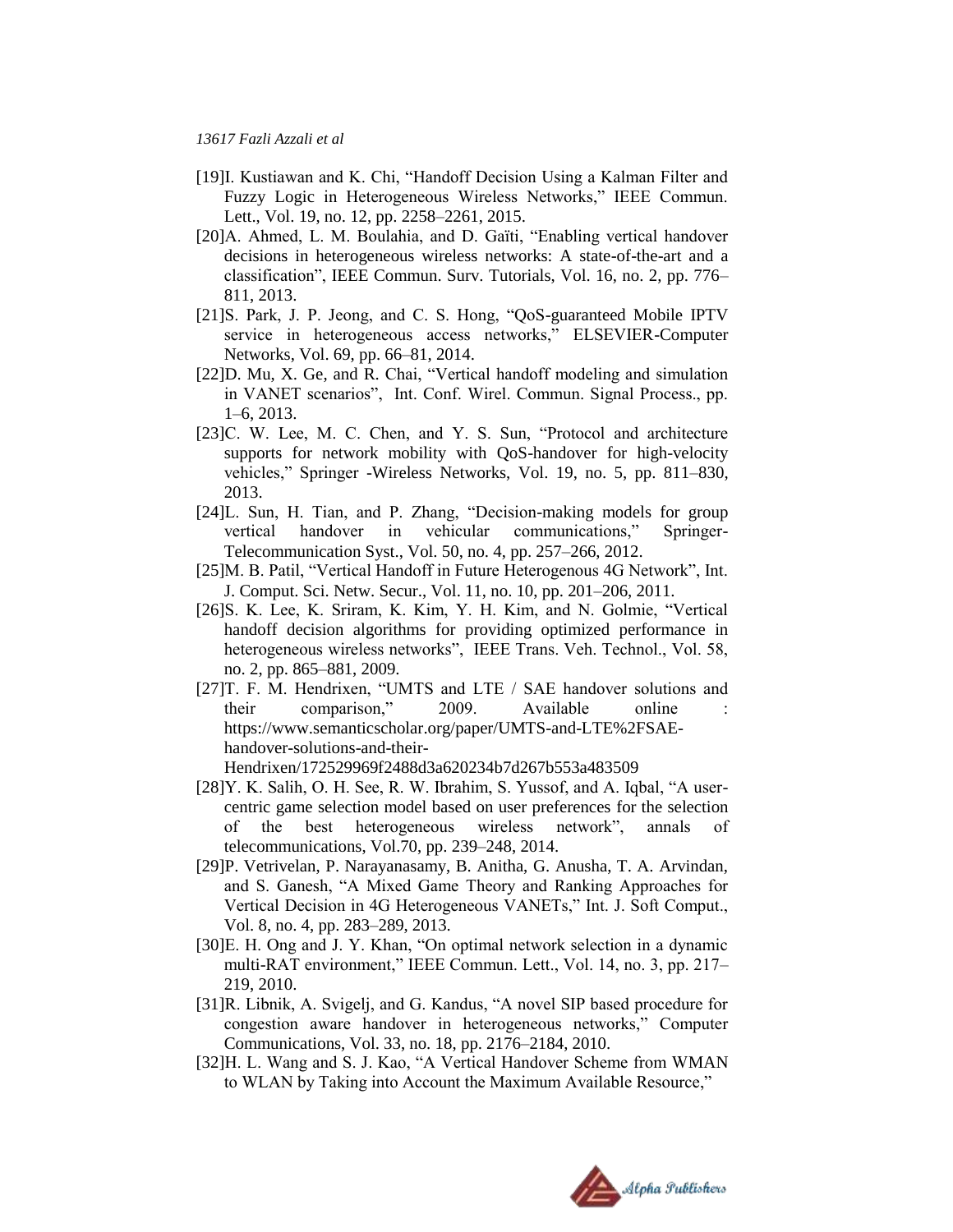6th International Conference on Computer Science & Education (ICCSE),pp. 1373–1378, 2011.

- [33]G. Mahardhika, M. Ismail, and R. Nordin, "Vertical Handover Decision Algorithm Using Multicriteria Metrics in Heterogeneous Wireless Network," J. Comput. Networks Commun., Vol. 2015, pp. 720–721, 2015.
- [34]K. S. S. Anupama, S. S. Gowri, B. Prabhakararao, and P. Rajesh, "Application of MADM Algorithms to Network Selection," International Journal of Innovative Technology and Exploring Engineering, Vol. 3, no. 6, pp. 64–67, 2015.
- [35]Z. Ning, Q. Song, Y. Liu, F. Wang, and X. Wu, "Markov-based vertical handoff decision algorithms in heterogeneous wireless networks", ELSEVIER-Computers Electr. Eng., Vol. 40, no. 2, pp. 456–472, 2014.
- [36]C. Kathirvel and D. Loyd, "Optimized Hybrid Wireless Mesh Protocol Using Estimation of Packet Loss Rate Algorithm for Vanet," Int. J. Comput. Sci. Mob. Appl., Vol. 2, pp. 117–123, 2014.
- [37]A. Mehbodniya, F. Kaleem, K. K. Yen, and F. Adachi, "A fuzzy MADM ranking approach for vertical mobility in next generation hybrid networks," Int. Congr. Ultra Mod. Telecommun. Control Syst. Work., pp. 262–267, 2012.
- [38]V. Anantha Narayanan, A. Rajeswari, and V. Sureshkumar, "An intelligent vertical handover decision algorithm for wireless heterogeneous networks," Am. J. Appl. Sci., Vol. 11, no. 5, pp. 732–739, 2014.
- [39]A. S. Sadiq, K. A. Bakar, K. Z. Ghafoor, J. Lloret, and R. Khokhar, "An intelligent vertical handover scheme for audio and video streaming in heterogeneous vehicular networks," Mob. Networks Appl., Vol. 18, no. 6, pp. 879–895, 2013.
- [40]T. Sivakami and S. Shanmugavel, "Performance Analysis of Fuzzy Logic Based Vertical Handoff Decision Algorithm for Heterogeneous Networks," Asian J. Sci. Res., Vol. 6, no. 4, pp. 763–771, 2013.
- [41]J. M. Kang, J. Strassner, S. S. Seo, and J. W. K. Hong, "Autonomic personalized handover decisions for mobile services in heterogeneous wireless networks," Computer Networks, Vol. 55, no. 7, pp. 1520–1532, 2011.
- [42]M. Zekri, B. Jouaber, and D. Zeghlache, "Context aware vertical handover decision making in heterogeneous wireless networks," IEEE Local Comput. Netw. Conf., pp. 764–768, 2010.
- [43]Y. Kim, S. Pack, C. G. Kang, and S. Park, "An enhanced information server for seamless vertical handover in IEEE 802.21 MIH networks," Computer Networks, Vol. 55, no. 1, pp. 147–158, 2011.
- [44]J. J. J. Roy, V. Vaidehi, and M. S. Sricharan, "QoS guaranteed integration methodology for a WLAN-WiMAX heterogeneous network," Computers Electr. Eng., Vol. 37, no. 3, pp. 261–274, 2011,.
- [45]P. Neves, J. Soares, S. Sargento, H. Pires, and F. Fontes, "Context-aware media independent information server for optimized seamless handover procedures," Computer Networks, Vol. 55, no. 7, pp. 1498–1519, 2011.

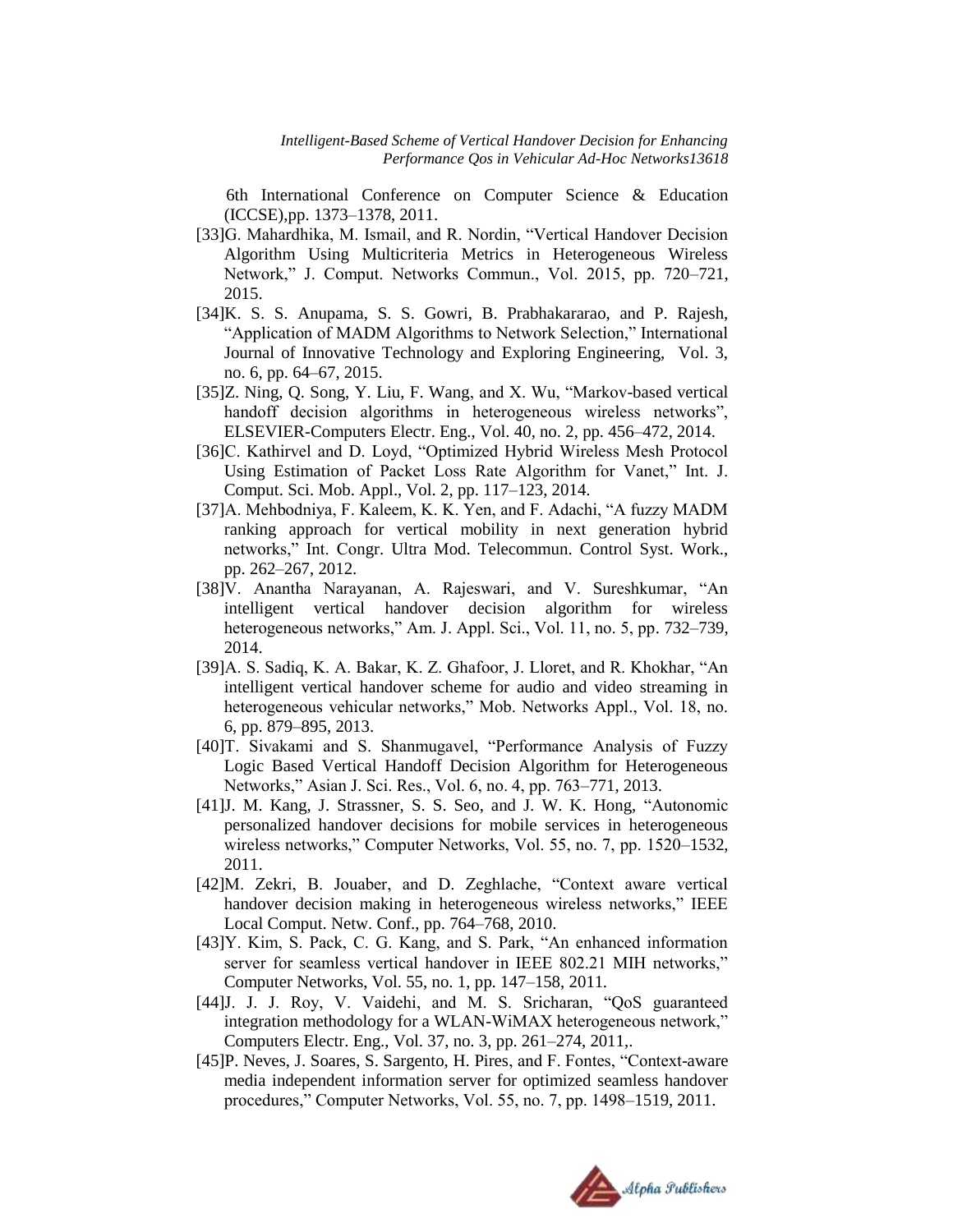- [46] C.Jothi Kumar R.Karthikeyan, "Improved Reputation System for Wireless Sensor Networks (WSNS)",International Journal Of Innovations In Scientific And Engineering Research (IJISER), Vol.1,no.3,pp.191-195,2014.
- [47] Mai Navid And Nh Niloy, "Development Of Forecasting Model Using Back Propagation Neural Network For Predicting Vegetable Price", International Research Journal of Multidisciplinary Science & Technology (IRJMRS),Vol.2,no.1,pp.66-70,2017.
- [48]Mallikarjuna Nandi and K.Anusha, "Evaluation of Energy Aware Routing Protocol for Mobile Adhoc Network", Vol.10, no.11, pp.10753- 10766, 2020.

## **Biographies**



**Fazli Azzali,** Universiti Utara Malaysia, Sintok, Kedah, Malaysia.



**Osman Ghazali,** Universiti Utara Malaysia, Sintok, Kedah, Malaysia*.*



**Mohd Hasbullah Omar,** Universiti Utara Malaysia, Sintok, Kedah, *Malaysia.*